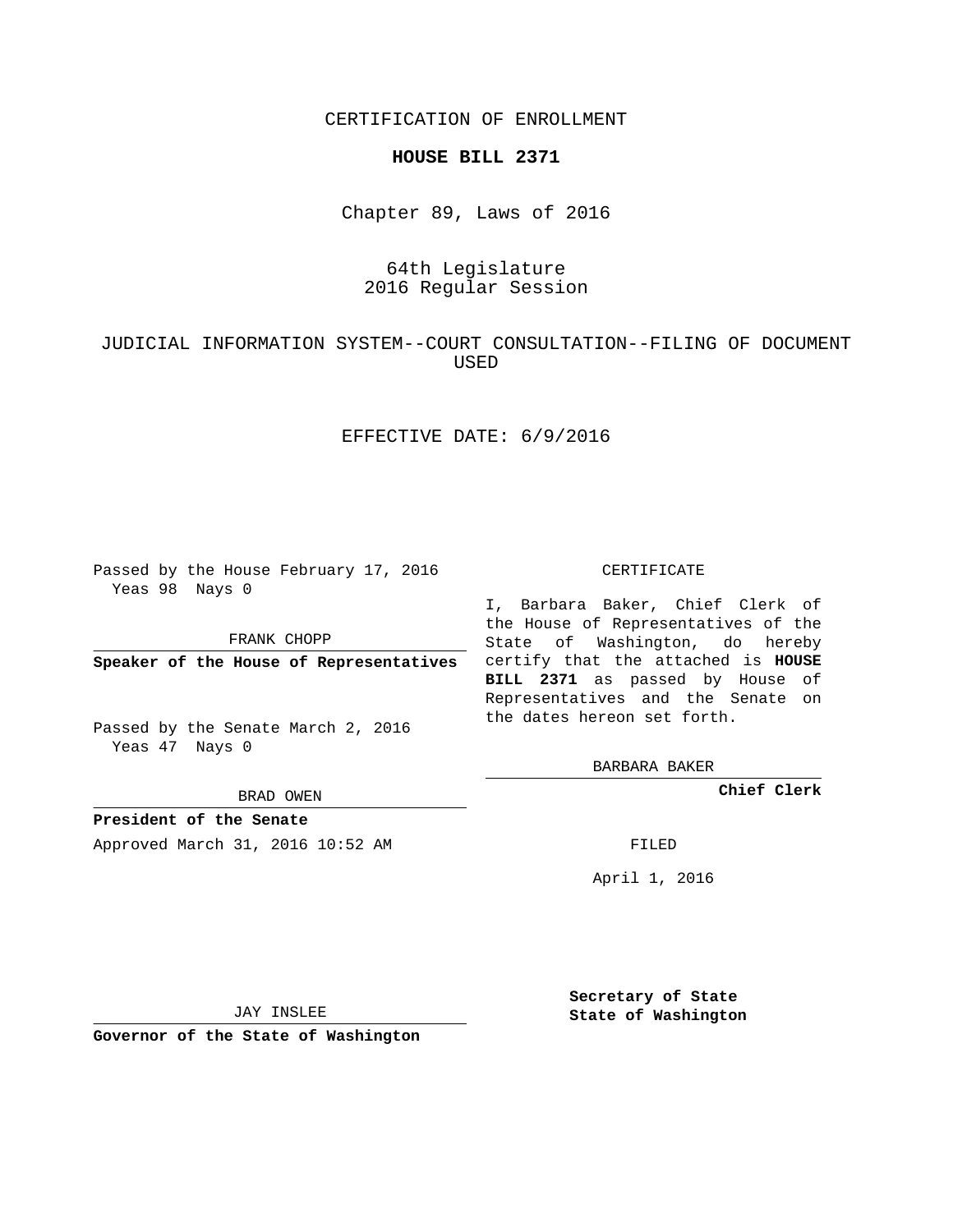## **HOUSE BILL 2371**

Passed Legislature - 2016 Regular Session

**State of Washington 64th Legislature 2016 Regular Session**

**By** Representatives Kuderer, Magendanz, Hudgins, McBride, Goodman, Senn, Jinkins, Appleton, and Kilduff

Read first time 01/12/16. Referred to Committee on Judiciary.

1 AN ACT Relating to the court's consultation of the judicial 2 information system before granting orders; and amending RCW 2.28.210.

3 BE IT ENACTED BY THE LEGISLATURE OF THE STATE OF WASHINGTON:

4 **Sec. 1.** RCW 2.28.210 and 2015 c 140 s 1 are each amended to read 5 as follows:

 (1) Before granting an order under any of the following titles of the laws of the state of Washington, the court may consult the judicial information system or any related databases, if available, to determine criminal history or the pendency of other proceedings 10 involving the parties:

 (a) Granting any temporary or final order establishing a parenting plan or residential schedule or directing residential placement of a child or restraining or limiting a party's contact 14 with a child under Title 26 RCW;

15 (b) Granting any order regarding a vulnerable child or adult or 16 alleged incapacitated person irrespective of the title or where 17 contained in the laws of the state of Washington;

18 (c) Granting letters of guardianship or administration or letters 19 testamentary under Title 11 RCW;

20 (d) Granting any relief under Title 71 RCW;